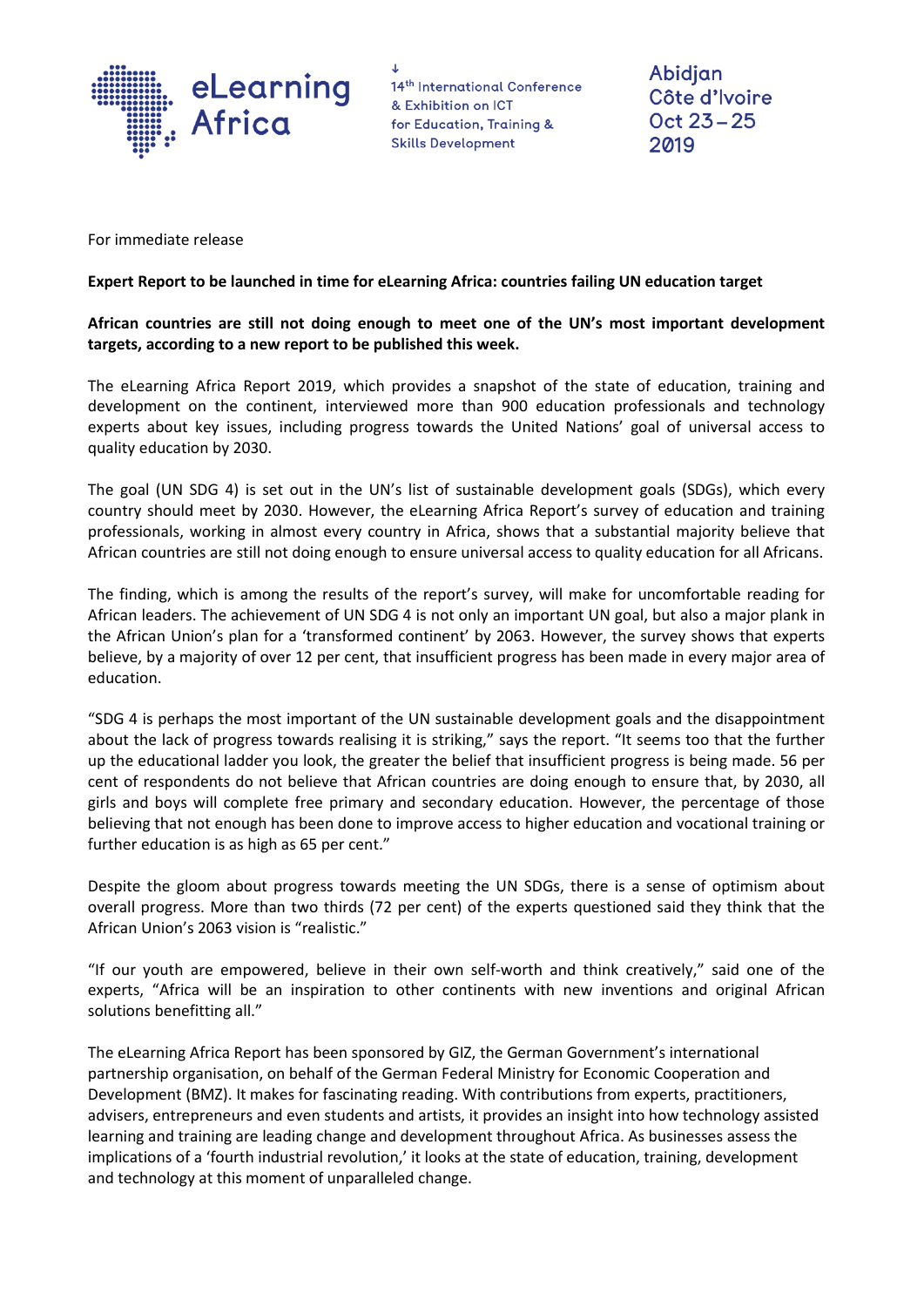

14th International Conference & Exhibition on ICT for Education, Training & **Skills Development** 

Abidjan Côte d'Ivoire Oct 23-25 2019

Available as a free [download](https://www.icwe-secretariat.com/elearning-africa/elearning_africa_report_2019.php) online, it combines features and profiles of leading figures with controversial opinion columns, detailed country reports, a guide on how to find funding, and the first ever directory of African edTech companies. Highlights include:

- The 'Father of the African Internet,' Nii Quaynor, on improving access to education
- Presidential adviser Ibrahima Guimba-Saidou on transforming Niger into an African digital state
- Futurist Dr Njeri Mwagiru on how a 5<sup>th</sup> industrial revolution could begin in Africa
- African philosopher and education expert, Ndri Thérèse Assié Lumumba, on the challenges for African education
- Kofi Annan's former aide Max Bankole Jarrett on key decisions for African leaders

There are also special features on plans for an African free trade area, agriculture, the 4 As, entrepreneurship, lifelong learning and eLearning for wildlife training. And a Sudanese high school student, Mahid Abdulkarim, explains how he managed to keep studying during a revolution.

The report will be published this week ahead of the eLearning Africa conference, Africa's largest event on technology assisted learning and training, which opens in Abidjan, Cote d'Ivoire on 23<sup>rd</sup> October. A full programme for the event and its accompanying exhibition, which showcases education and training solutions providers from around the world, is available at www.elearning-africa.com.

#### **Background**

**eLearning Africa** brings together international education and technology specialists, government ministers, entrepreneurs and investors to focus on the expansion and enhancement of Africa's education sector. As in the past, the subject - at the heart of the African Union's plans for turning Africa into a "transformed continent" by 2063 - will be intensively discussed and debated during three days of presentations, workshops, seminars, and ministerial meetings in Abidjan from 23-25 October. Major international organisations such as UNESCO, the European Commission, the World Bank, GIZ and the African Union feature prominently on the conference programme.

eLearning Africa, an annual, pan-African conference held in a different capital on the continent each year, is dedicated to examining the potential for using new communications technology to spread educational opportunity. The event is now in its fourteenth year, and since its launch in Addis Ababa in 2005, technology-assisted learning has expanded massively worldwide and now plays a major role in the delivery of learning, training, research, and development in schools, colleges, universities, companies, and organisations across Africa. It has enabled millions of Africans to expand their horizons and take advantage of the countless possibilities technology offers in the realms of education and the acquisition of new skills and qualifications.

For more information about the eLearning Africa conference and exhibition, or the associated eLearning Africa Ministerial Round Table attended by Education and ICT Ministers, please contact Rebecca Stromeyer, founder and curator of eLA.

eLearning Africa is the continent's key networking event for ICT-supported education, training, and skills development, bringing together high-level policy makers, decision makers and practitioners from education, business, and government. Since its 2005 inception in Addis Ababa, eLearning Africa has hosted 17,278 participants from 100+ countries, with over 85% coming from the continent. More than 3,300 speakers have addressed the conference about every aspect of technology-enhanced education